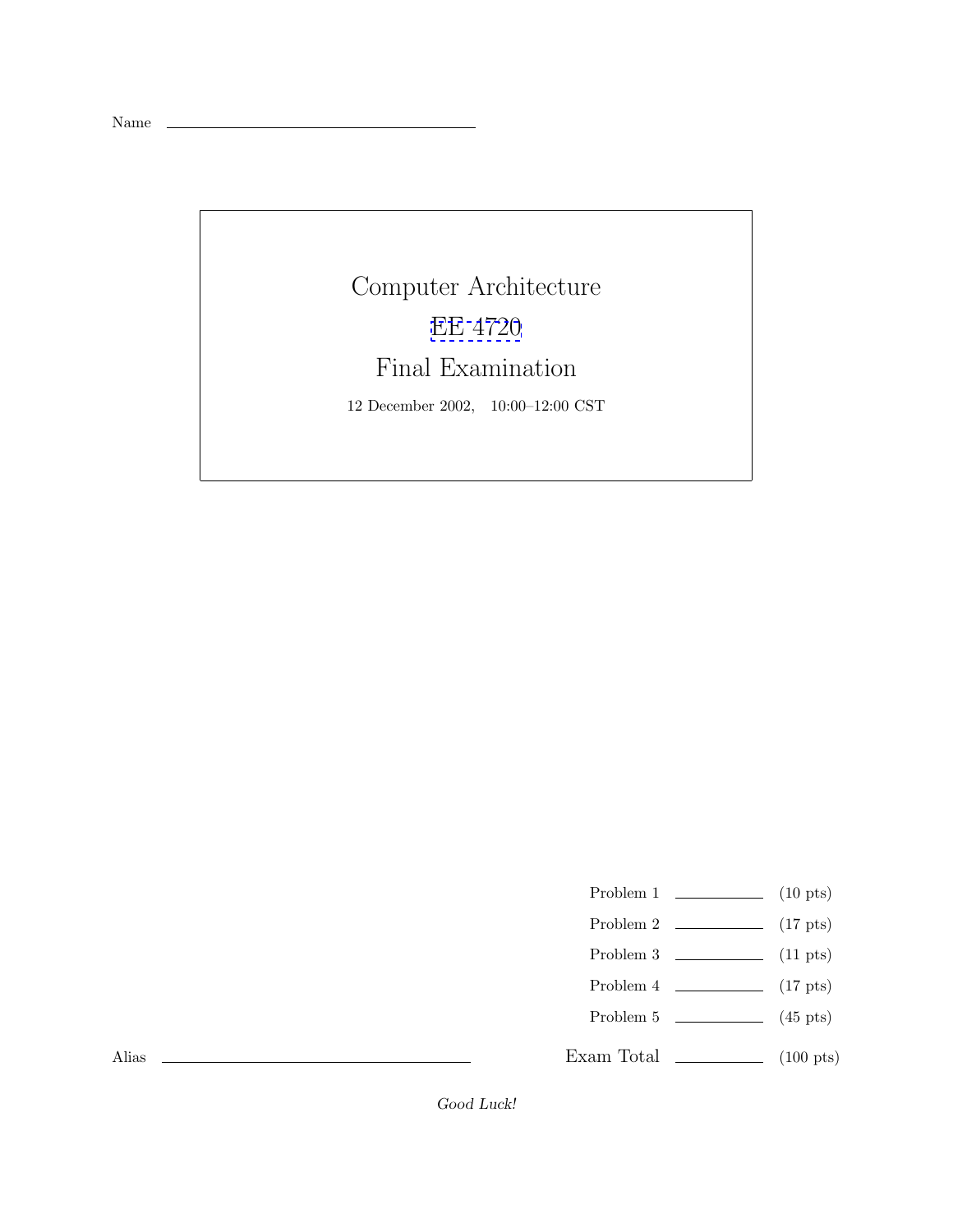Problem 1: In the diagram below certain wires are labeled with cycle numbers and, in some cases, values that will then be present, for example,  $\left|2:9\right|$  indicates that at cycle 2 the wire will hold a 9. Other wires are labeled just with cycle numbers, indicating that the wire is used at that cycle. Write a program consistent with these labels. There are no stalls during the execution of the code. The code should use five instructions, use the PED to help solve the problem. (10 pts)

Write a program consistent with these labels.

Use labels for branch targets (if any) and label the target line.



Cycle 0 1 2 3 4 5 6 7 8 IF ID EX ME WB IF ID EX ME WB IF ID EX ME WB IF ID EX ME WB IF ID EX ME WB Cycle 0 1 2 3 4 5 6 7 8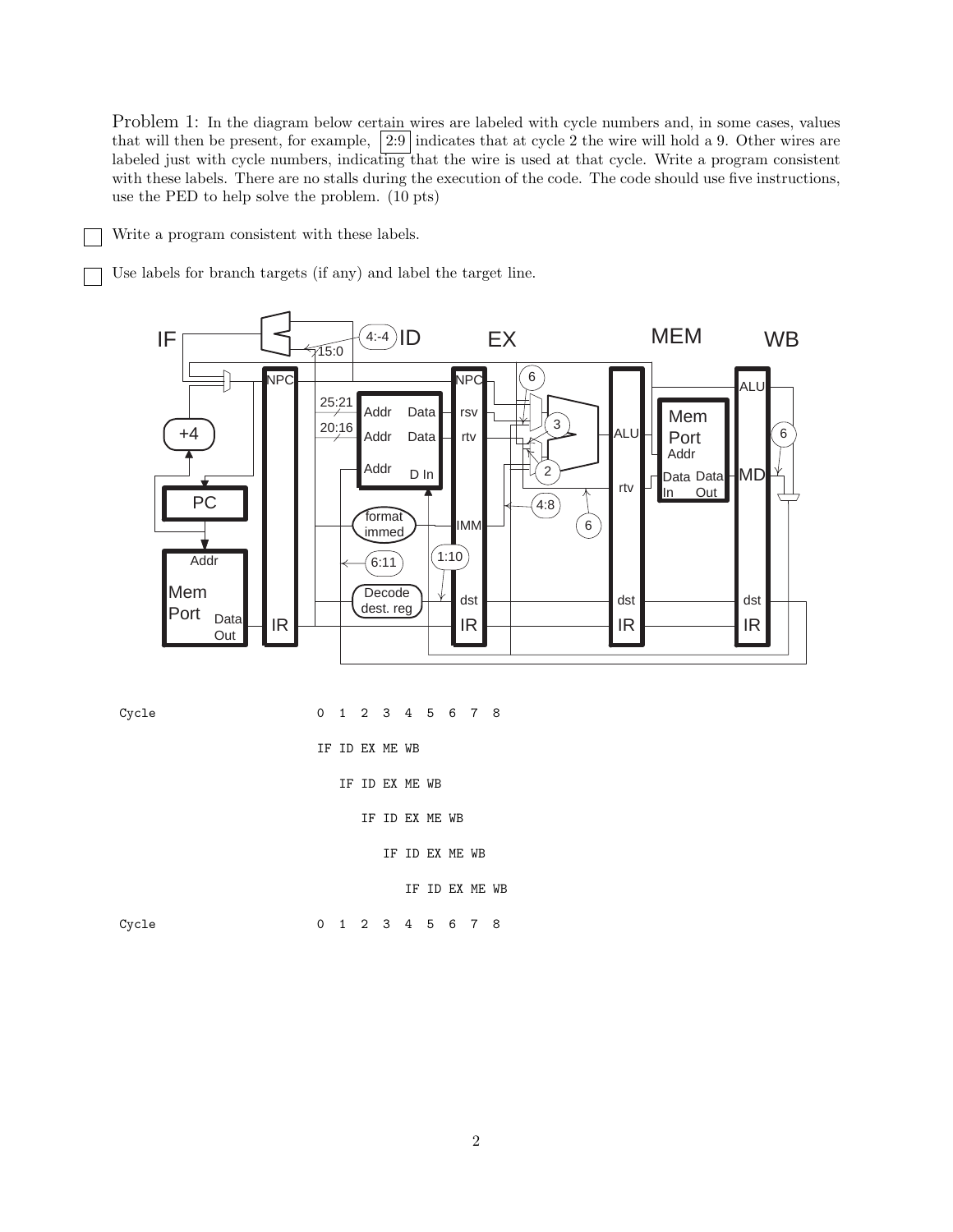Problem 2: The PED below shows execution on a defective 1-way dynamically scheduled machine using Method 3. A diagram appears on the next page. The circuitry that's supposed to restore the ID map after a branch misprediction is not working, the ID map is left unchanged. Everything else works correctly, in particular the free list is correctly restored to the exact state it was right after the lw. (17 pts) (*a*) For this incorrect execution: Show where each instruction commits. Complete the ID map. (See the phys. reg. file for the free list.) Complete the commit map, include the initial state. Complete the physical register file. **In addition to other information** the physical register file should include a [ in the cycle a register is removed from the free list and a ] in the cycle it is returned to the free list. Circle incorrect entries (due to the defect) in the tables below. # lw loads a 0x200, lb loads a 0x202 # Cycle 0 1 2 3 4 5 6 7 8 9 10 11 12 13 14 15 16 17 18 19 bne \$s1, \$s2 SKIP IF ID Q B WB lw \$t1, 16(\$t1) IF ID Q L1 L2 WB addi \$t4, \$t4, 3 IF ID Q EX WB x (squash) ori \$t5, \$t4, 0x30 IF ID Q EX WB x (squash) nop ... (lots of nops) SKIP: lb \$t1, 16(\$t1) IF ID Q L1 L2 WB addi \$t4, \$t4, 3 IF ID Q EX WB ori \$t5, \$t4, 0xc0 IF ID Q EX WB # Cycle 0 1 2 3 4 5 6 7 8 9 10 11 12 13 14 15 16 17 18 19 ID Map t1 3 t4 7 t5 10 # Cycle 0 1 2 3 4 5 6 7 8 9 10 11 12 13 14 15 16 17 18 19 Commit Map t1 t4 t5 # Cycle 0 1 2 3 4 5 6 7 8 9 10 11 12 13 14 15 16 17 18 19 Physical Reg File. All values in hex. Free List: 18, 20, 23, 30, 37 3 100 7 101 10 102 18 103 20 104 23 105 30 106 37 107 # Cycle 0 1 2 3 4 5 6 7 8 9 10 11 12 13 14 15 16 17 18 19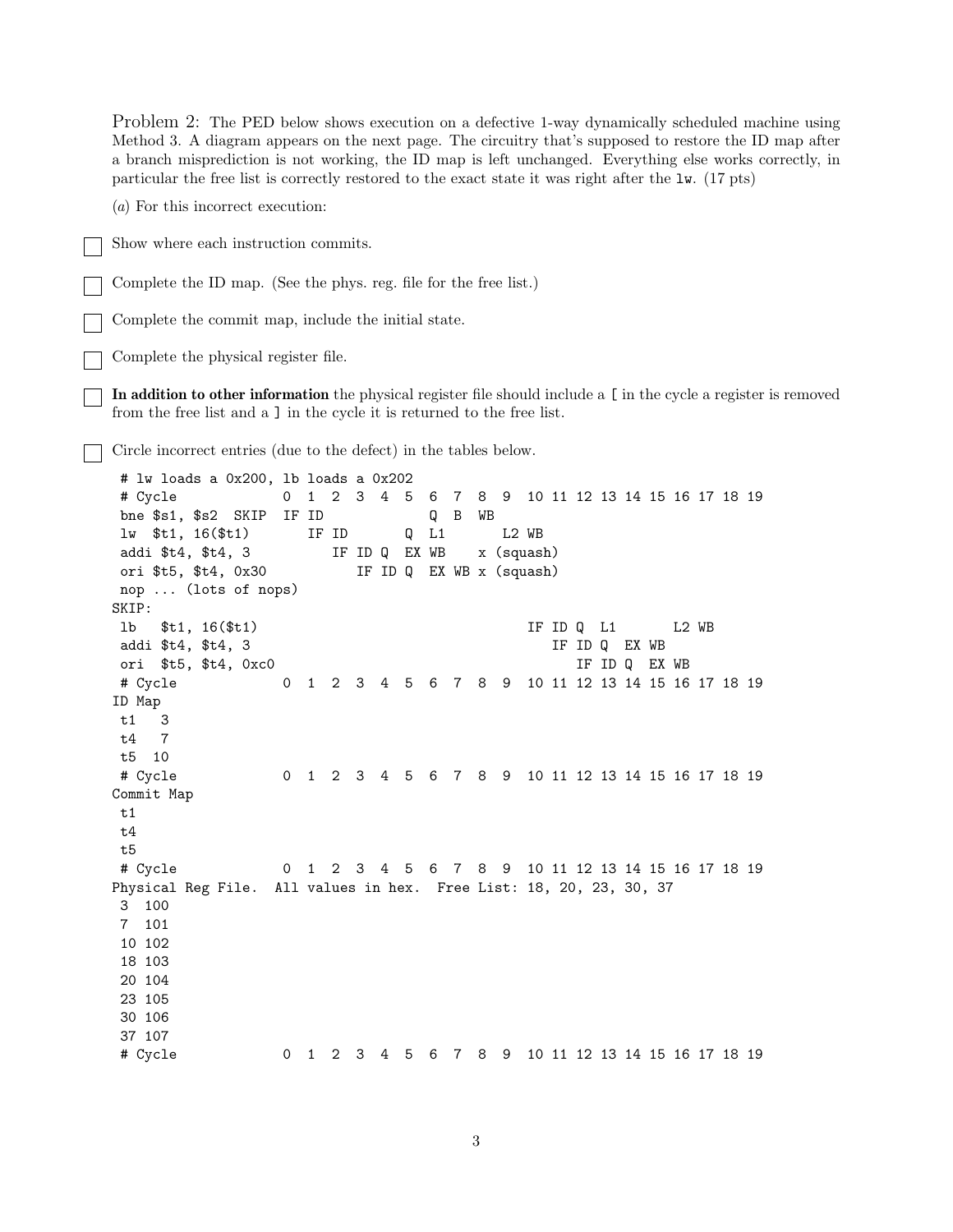Problem 2, continued: The illustration below is similar to one used in class; it is provided for reference.



(*b*) Suppose 1000 instructions later an instruction finds 0x4720 in register t4 despite the fact that the code above wrote something else and no instruction wrote t4 after that. (If the free list is used improperly the question might apply to t5, not t4. See the diagram for hints on proper use of the free list.)

*Note: On the original exam register* t5 *was used instead of* t4*. Register* t5 *can not change unexpectedly, though it still has an incorrect value.*

How could that have happened? Be specific in how it's due to the defect.

(*c*) How could the defect have gone undetected?!? (That's not the question.)

Suppose the lw raised an exception in L2 on this defective hardware. Would the code above execute incorrectly? Explain. Remember, the only defect is with recovering the ID map on a branch misprediction. *Note: Original exam omitted "on a branch misprediction."*

Now suppose the lb raised an exception in L2 on this defective hardware. Would the code above execute incorrectly? Explain. Once again, the only defect is with recovering the ID map on a branch misprediction.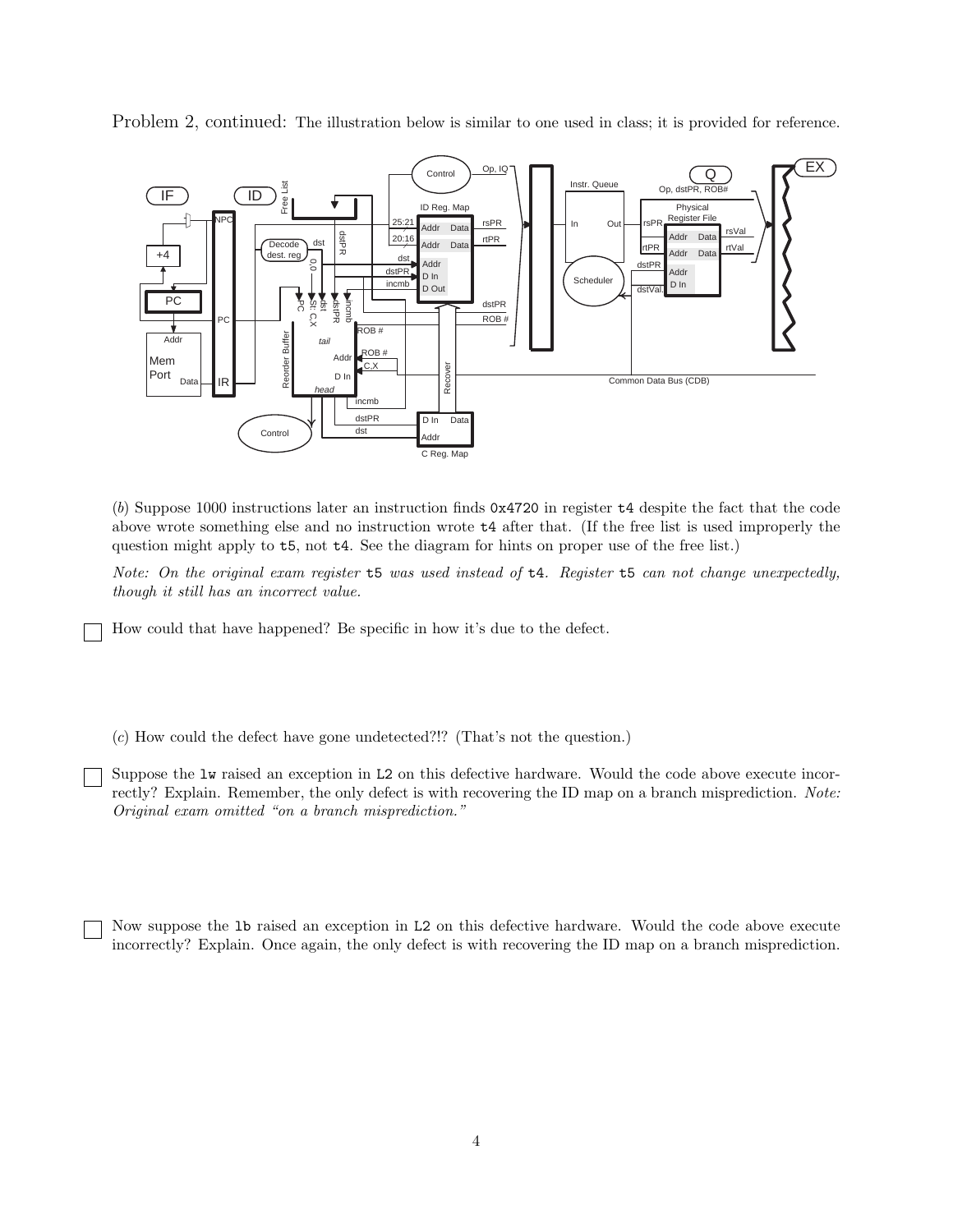Problem 3: The code below runs on three systems: one using a bimodal (one-level) predictor, I; one using a two-level local history predictor, L; and one using a two-level gshare predictor, G. The global history register is 16 bits and the local history is 16 bits. The branch history tables have 256 entries. Assume that each branch below has its own BHT entry. The branch outcomes for B2 and B3 are provided for your solving convenience. Note that B3 has the same pattern as B2 but at a different phase, the phase difference is important. (11 pts)

```
BIGLOOP: LOOP:
B1: bne $t1, $0, SKIP # Random, independent, taken 25% of time.
 ...
SKIP:
B2: bne $t2, $t5, SKIP2 # Pattern: N N N N NNTTNNNNNNTTNNNNNNTT ....
 ...
SKIP2:
B3: bne $t7, $t8, SKIP3 # Pattern: NNNNNTTNNNNNNTTNNNNNNTTN ....
 ...
SKIP3:
B4: bne $t9, $t10, LOOP # Iterates 50 times.
...
j BIGLOOP
nop
```
(*a*) Determine the prediction accuracy for each branch and each predictor. The accuracies should be after warmup. **Do not** compute the number of entries. Approximate the accuracy of B1 predictions.

- B1 on I: Accuracy:
- B1 on L: Accuracy: B1 on G: Accuracy: B2 on I: Accuracy:
- B2 on L: Accuracy:
- B2 on G: Accuracy:
- B3 on I: Accuracy:
- B3 on L: Accuracy:
- B3 on G: Accuracy:
- B4 on I: Accuracy:
- B4 on L: Accuracy:
- B4 on G: Accuracy:

(*b*) A gshare predictor using a 15-bit GHR (instead of the 16-bit GHR used above) should give the same prediction accuracy for branch B2. How small can the GHR be made without changing the prediction accuracy of B2? Assume there are no collisions. *Note: The original question asked about B3.*

(*c*) For the local predictor, how small can the local history be made without affecting the prediction accuracy of B2 and B3?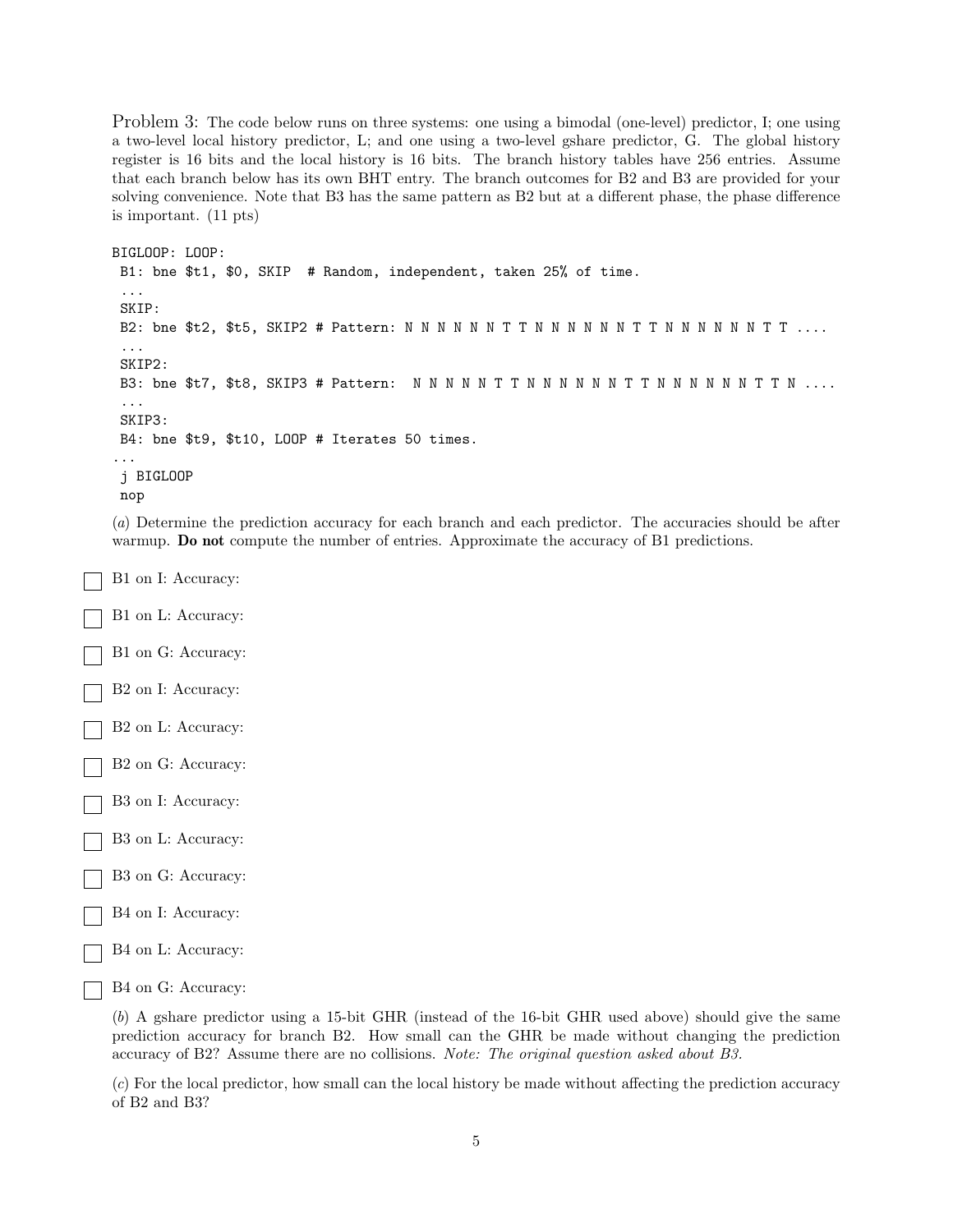Problem 4: The diagram below is for a cache with 256-character lines on a system with 8-bit characters. (17 pts)

(*a*) Answer the following, formulæ are fine as long as they consist of grade-time constants.

Fill in the blanks in the diagram.



Show the address bit categorization. Label the sections appropriately. (Alignment, Index, Offset, Tag.)



Associativity:

Cache Capacity (Indicate Unit!):

Memory Needed to Implement (Indicate Unit!):

Show the bit categorization for a direct mapped cache with the same capacity and line size.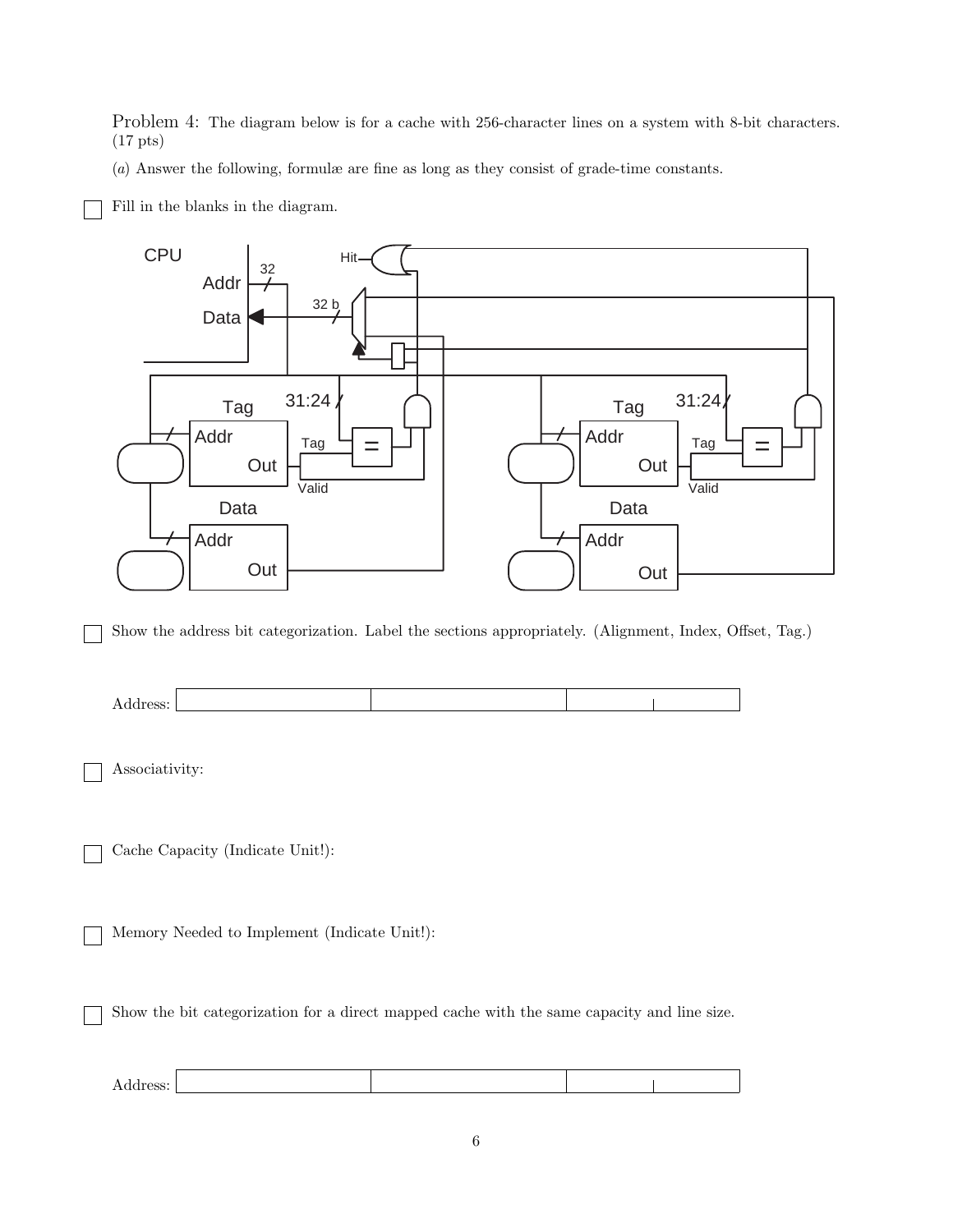Problem 4, continued:

(*b*) The code below runs on the cache from the previous part. When the code below starts running the cache is empty. Consider only accesses to the array.

```
int *a = 0x100000; // sizeof(int) = 4 characters
int sum, i, j;
for(j=0; j<2; j++)for(i=0; i<1024; i++)
   sum += a[i];
```
What is the hit ratio for the program above?

(*c*) In the problem below, only consider accesses to the arrays.

```
int *a = 0x10000; // sizeof(int) = 4 characters
int *b = 0x20000;
int sum, i, j;
for(j=0; j<2; j++)
  for(i=0; i<1024; i++)
    sum += a[ i ] + b[ i ];
```
What is the minimum size of a direct mapped cache for which the program above will have a 100% hit ratio on the second  $j$  iteration? Explain.

What is the minimum size of a two-way, set-associative cache for which the program above will have a  $100\%$ hit ratio on the second  $j$  iteration?

What is the minimum size of a three-way, set-associative cache for which the program above will have a  $100\%$  hit ratio on the second j iteration?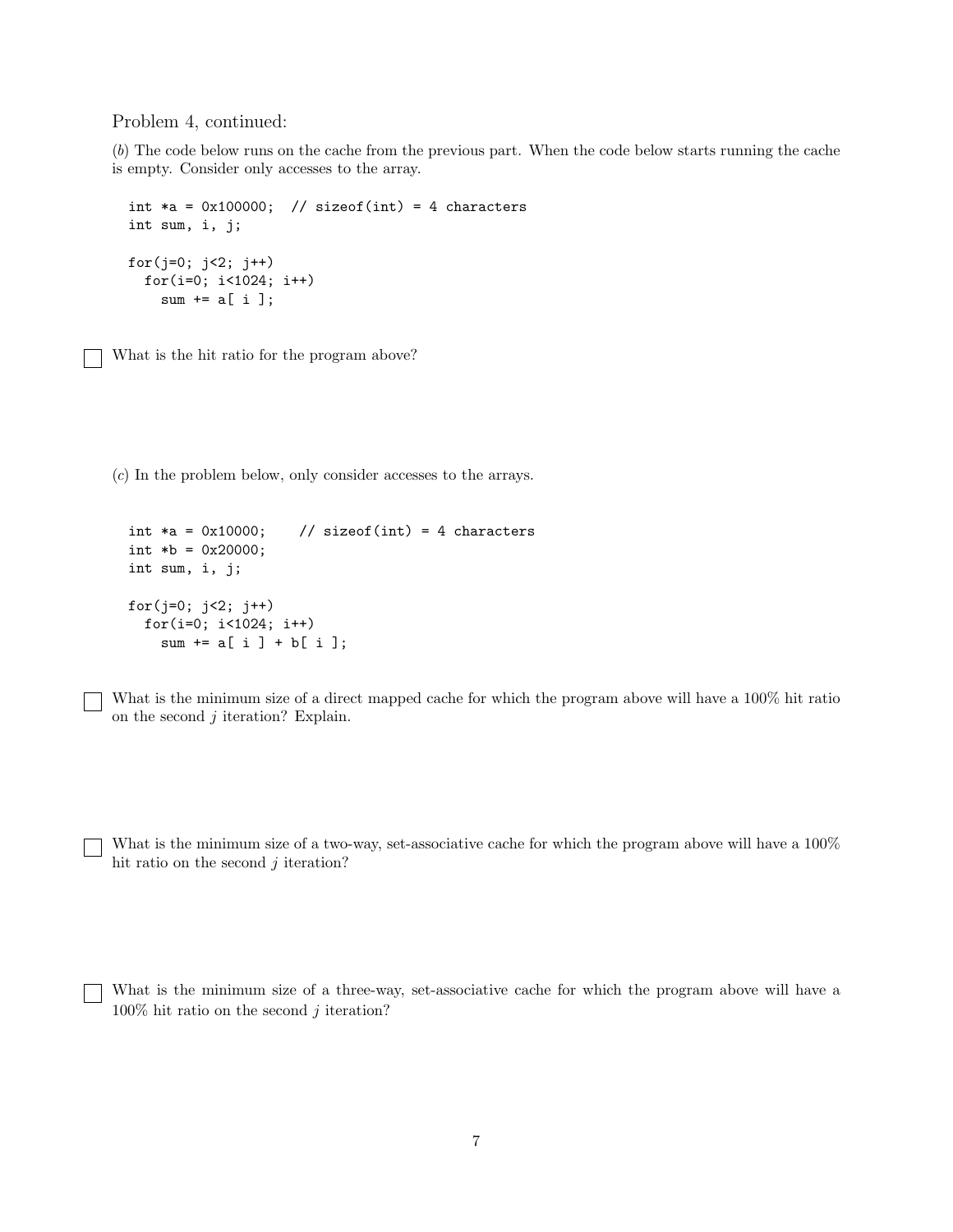Problem 5: Answer each question below.

(*a*) In the PED below for a statically scheduled 2-way superscalar machine the xor instruction stalls in IF even though there is an empty space in ID. (5 pts)

add s1, s2, s3 IF ID EX ME WB or  $s4$ ,  $s1$ ,  $s5$  IF ID  $\rightarrow$  EX ME WB<br>xor  $s6$ ,  $s7$ ,  $s8$  IF  $\rightarrow$  ID EX ME  $IF$  ->  $ID$   $EX$   $ME$   $WB$ and  $s9$ ,  $s10$ ,  $s11$  IF  $\rightarrow$  ID EX ME WB

Why?

Would it be difficult or would it be impossible to modify the implementation (but keeping it statically scheduled) so that such an instruction could move to ID? Explain.

(*b*) In a dynamically scheduled system why should store instructions wait until they are ready to commit before storing the data? (6 pts)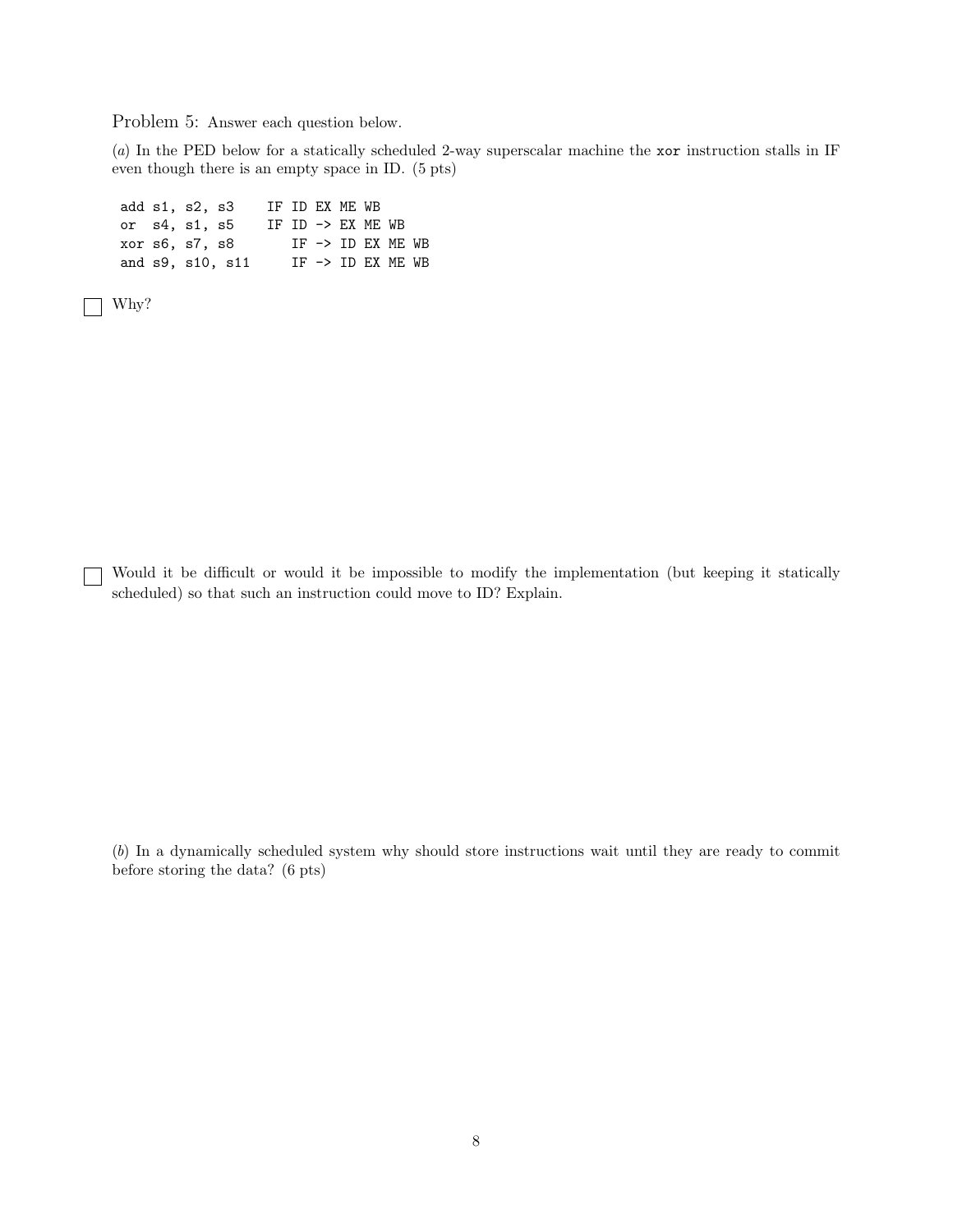(*c*) The same code fragment executes on 1-way, statically scheduled systems with the specified FP add functional unit(s). For each show a pipeline execution diagram. Don't forget to consider *all* structural hazards and check carefully for dependencies. All adders take a total of four cycles to compute a result (latency is 3). (5 pts)

One adder, A, initiation interval: 1.

add.d f0, f2, f4 add.d f6, f0, f8

add.d f10, f0, f12

One adder, A, initiation interval: 2.

add.d f0, f2, f4

add.d f6, f0, f8

add.d f10, f0, f12

One adder, A, initiation interval: 4.

add.d f0, f2, f4 add.d f6, f0, f8 add.d f10, f0, f12

 $\sim 10$ 

Two adders, A and B, each has initiation interval: 4.  $\mathbf{I}$ add.d f0, f2, f4 add.d f6, f0, f8 add.d f10, f0, f12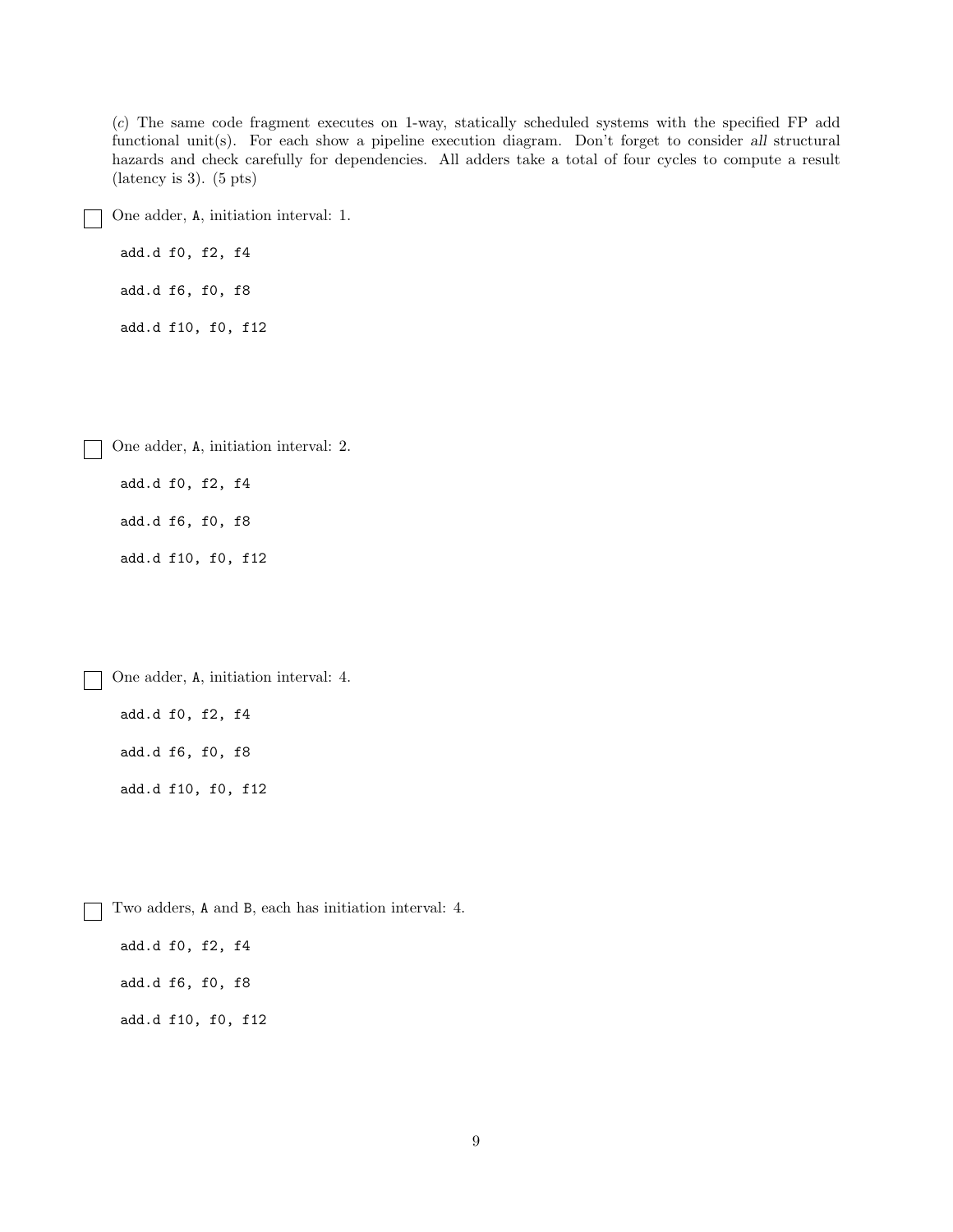(*d*) One problem in Homework 5 was to analyze the execution of an unoptimized program to compute  $\pi$ . Many people got the question below wrong, here's your chance to get it right! (5 pts)

Should computer engineers analyze the performance of processors running unoptimized code? Explain.

(*e*) Consider a new data type, binary coded trianary. This 32-bit data type consists of 16 radix-3 digits, each coded with two bits, in the same way a BCD data type would consist of 8 radix-10 digits. (8 pts)

Why might 3- and 9-fingered aliens find this data type useful?

Explain how the data type would be useful in accessing arrays in which the element size was a power of three.

In a meeting next week you plan to argue that this data type should be included in the next revision of the ISA, one of several proposed new data types. Only one will be chosen. Three-fingered aliens are **not** expected to make up a large portion of your customer base.

How will you argue that the data type should be included?

What will you do in the next week to prepare your argument?